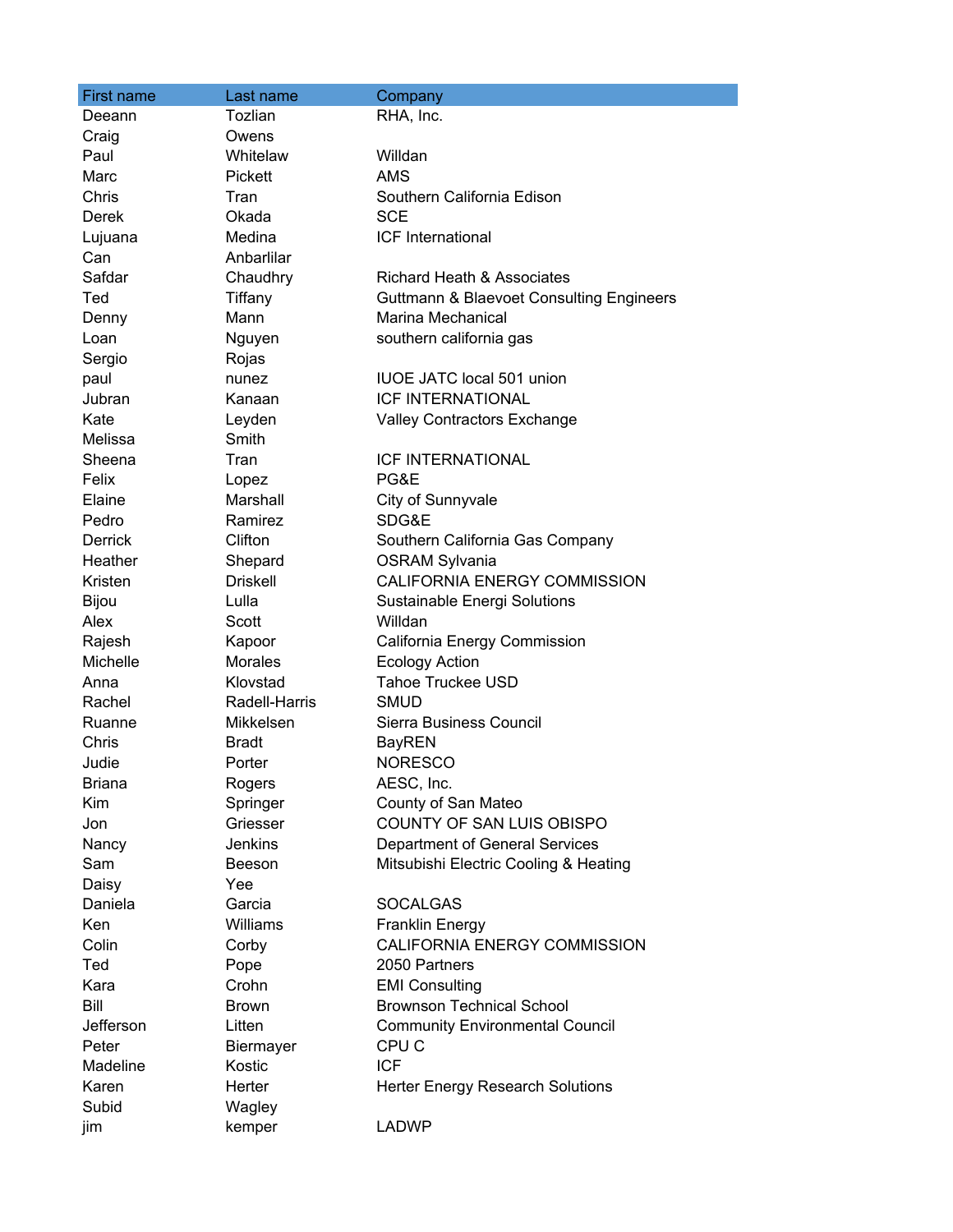| Paul         | Warila          | Cascade Energy Inc                            |
|--------------|-----------------|-----------------------------------------------|
| josiah       | adams           | <b>Ecology Action</b>                         |
| YANDA        | <b>ZHANG</b>    | ZYD Energy, Inc.                              |
| John         | D'Amico         | City of West Hollywood                        |
| winnie       | tran            | Sempra Energy                                 |
| Al           | Gaspari         | PG&E                                          |
| Amir         | Ehyai           |                                               |
| Eric         | Sikkema         | Colorado Energy Group                         |
| Kevin        | <b>DeMaster</b> | Mitsubishi Electric Cooling & Heating         |
| Bach         | Tsan            | <b>SCE</b>                                    |
| Whitney      | Pope            |                                               |
| Dimitri      | Contoyannis     | Noresco                                       |
| Lynn         | Benningfield    | <b>Benningfield Group</b>                     |
| Richard      | Schorske        | <b>ZNE Alliance</b>                           |
| Jan          | Beange          | Independent Consultant                        |
| Udi          | Merhav          | energyOrbit                                   |
| Harry        | Charalambides   | PACIFIC GAS AND ELECTRIC COMPANY              |
| Daniel       | Degu            |                                               |
| Mark         | Johnson         | Judicial Council of California                |
| Ben          | Cooper          | SF Dept of the Environment                    |
| Michelle     | Thomas          | <b>SCE</b>                                    |
| Randall      | Higa            | <b>SCE</b>                                    |
| gleidson     | ribeiro         | <b>SEI</b>                                    |
| Nicholas     | Snyder          | Nicholas Snyder Consulting                    |
| Lisa         | Hannaman        | Southern California Edison                    |
| Rochelle     | Thomas          | San Joaquin Valley Clean Energy Organization  |
| Elizabeth    | Lowe            | <b>Barakat Consulting</b>                     |
| Laurel       | Lees            | County of San Diego                           |
| Alejandra    | Mejia           | California Techinical Forum                   |
| allen        | lee             | <b>CADMUS</b>                                 |
| Annette      | <b>Beitel</b>   | CALIFORNIA TECHNICAL FORUM STAFF              |
| Annette      | <b>Beitel</b>   | California Technical Forum                    |
| Beckie       | Menten          | MCE                                           |
| <b>Bruce</b> | Mast            | <b>BUILD IT GREEN</b>                         |
|              |                 |                                               |
| Carmen       | Best            | <b>CPUC</b>                                   |
| Carol        | Yin             | Yinsight, Inc.                                |
| Cynthia      | Mitchell        | <b>TURN</b> consultant                        |
| Darren       | Hanway          | <b>SCG</b>                                    |
| David        | Siddiqui        | Clearesult                                    |
| Elizabeth    | <b>Baires</b>   | <b>SoCalGas</b>                               |
| George       | Odero           | Energywise Engineering & Technical Consulting |
| Jerry        | Lahr            | <b>BayREN</b>                                 |
| Hanna        | Grene           | CENTER FOR SUSTAINABLE ENERGY                 |
| Jeanne       | Sole            | City and County of San Francisco              |
| Jeff         | Hirsch          | James J Hirsch & Associates                   |
| Jenny        | <b>Berg</b>     | <b>BayREN</b>                                 |
| Jeorge       | Tagnipes        | <b>CPUC</b>                                   |
| Justin       | LeVeque         | City of San Jose                              |
| Katie        | Elliott         | <b>MARIN CLEAN ENERGY</b>                     |
| Lara         | Ettenson        | <b>NRDC</b>                                   |
| Lindsey      | Hawes           | Center for Sustainable Energy                 |
| Marc         | Costa           | The Energy Coalition                          |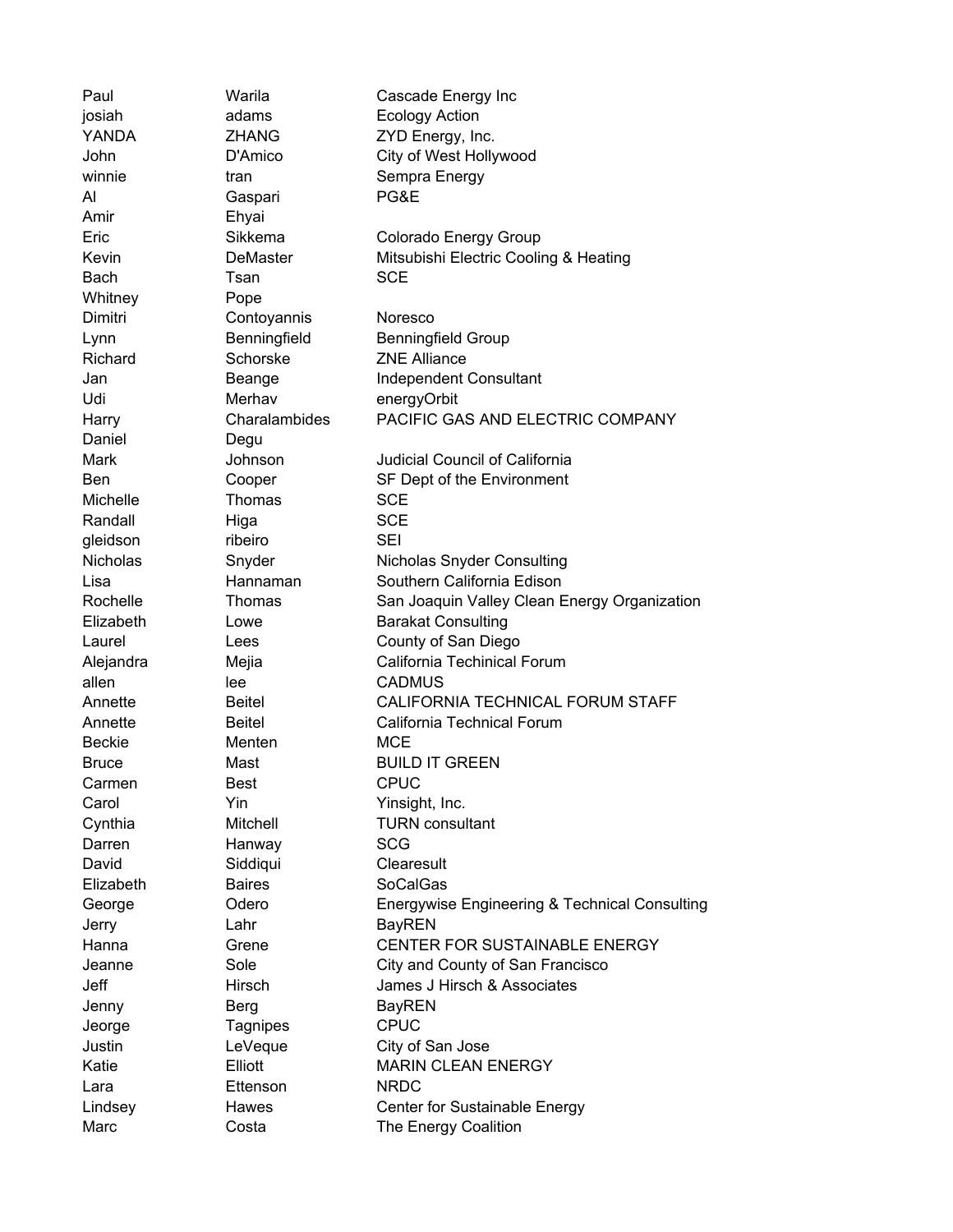| Margie        | Gardner             | CA Energy Efficiency Industry Council         |
|---------------|---------------------|-----------------------------------------------|
| Mark          | Hervey              | SOUTHERN CALIFORNIA GAS COMPANY               |
| Mary          | Anderson            | PG&E                                          |
| Michael       | Nguyen              | The Energy Coalition                          |
| Misti         | <b>Bruceri</b>      | MISTI BRUCERI & ASSOCIATES, LLC               |
| Robert        | <b>KASMAN</b>       | <b>PGE</b>                                    |
| <b>Thomas</b> | Enslow              | ADAMS BROADWELL JOSEPH & CARDOZO              |
| Jessie        | Denver              | CITY AND COUNTY OF SAN FRANCISCO              |
| Abhilasha     | Wadhwa              | <b>CALIFORNIA ENERGY COMMISSION</b>           |
| Shannon       | Cheng               | PG&E                                          |
| Meghan        | Dewey               | PG&E                                          |
| Sarah         | Farell              | San Joaquin Valley Clean Energy Organization  |
| Matt          | Evans               | <b>SCE</b>                                    |
| <b>Brandi</b> | Turner              | SDG&E                                         |
| Michelle      | Costello            | SDG&E                                         |
| Rola          | Halawanji           | The Energy Coalition                          |
| Renee         | Yarmy               | Port of San Diego                             |
| Jordan        | Decker              | <b>LGC</b>                                    |
| shaun         | dentice             | <b>CLEAResult Consulting Inc.</b>             |
| Marissa       | Spata               | <b>CENTER FOR SUSTAINABLE ENERGY</b>          |
| Jay           | Luboff              | Navigant                                      |
| Amy           | Reardon             | CALIFORNIA PUBLIC UTILITIES COMMISSION        |
| <b>Bob</b>    | Wiseman             | Canoga Park Heating and Air                   |
| Susan         | Freedman            | San Diego Association of Governments (SANDAG) |
| Tracy         | Sato                | City of Anaheim, Public Utilities Department  |
| Anne          | Arquit Niederberger | Enervee                                       |
| Richard       | Chien               | <b>BayREN</b>                                 |
| COry          | Downs               | City of Chula Vista                           |
| Dave          | Hegarty             | DuctTesters, Inc.                             |
| Jonathan      | Young               | <b>CA Association of Realtors</b>             |
| Elsia         | Galawish            | <b>Galawish Consulting Associates</b>         |
| Dana          | Armanino            | County of Marin                               |
| Pat           | Eilert              | PG&E                                          |
| Chip          | Fox                 | SDG&E                                         |
| Charlie       |                     | NEEA                                          |
|               | Stephens            |                                               |
| Alex          | Chase<br>Jacobson   | <b>Energy Solutions</b>                       |
| Lou<br>Shea   | <b>Dibble</b>       | Redwood Coast Energy Authority                |
|               |                     | Enpowered<br><b>WHPA</b>                      |
| Mark          | Lowry               |                                               |
| Doris         | Abernathy           | Apogee Interactive                            |
| vasudha       | lathey              | <b>TRC Energy Services</b>                    |
| Thomas        | Trimberger          |                                               |
| John          | Morton              | ConSol                                        |
| Kenneth       | Moore               | TEAA, Inc                                     |
| Dan           | Sperber             |                                               |
| Ellen         | <b>Steiner</b>      | <b>Opinion Dynamics</b>                       |
| Rina          | Lopez               | SF Department of the Environment              |
| Sue           | Kristjansson        | <b>SCG</b>                                    |
| David         | Myers               | <b>BUILD IT GREEN</b>                         |
| Ron           | Sugimoto            | SoCalGas                                      |
| Stephen       | Rickert             | California Public Utilities Commission        |
| Jonathon      | Stage               | Newcomb Anderson McCormick                    |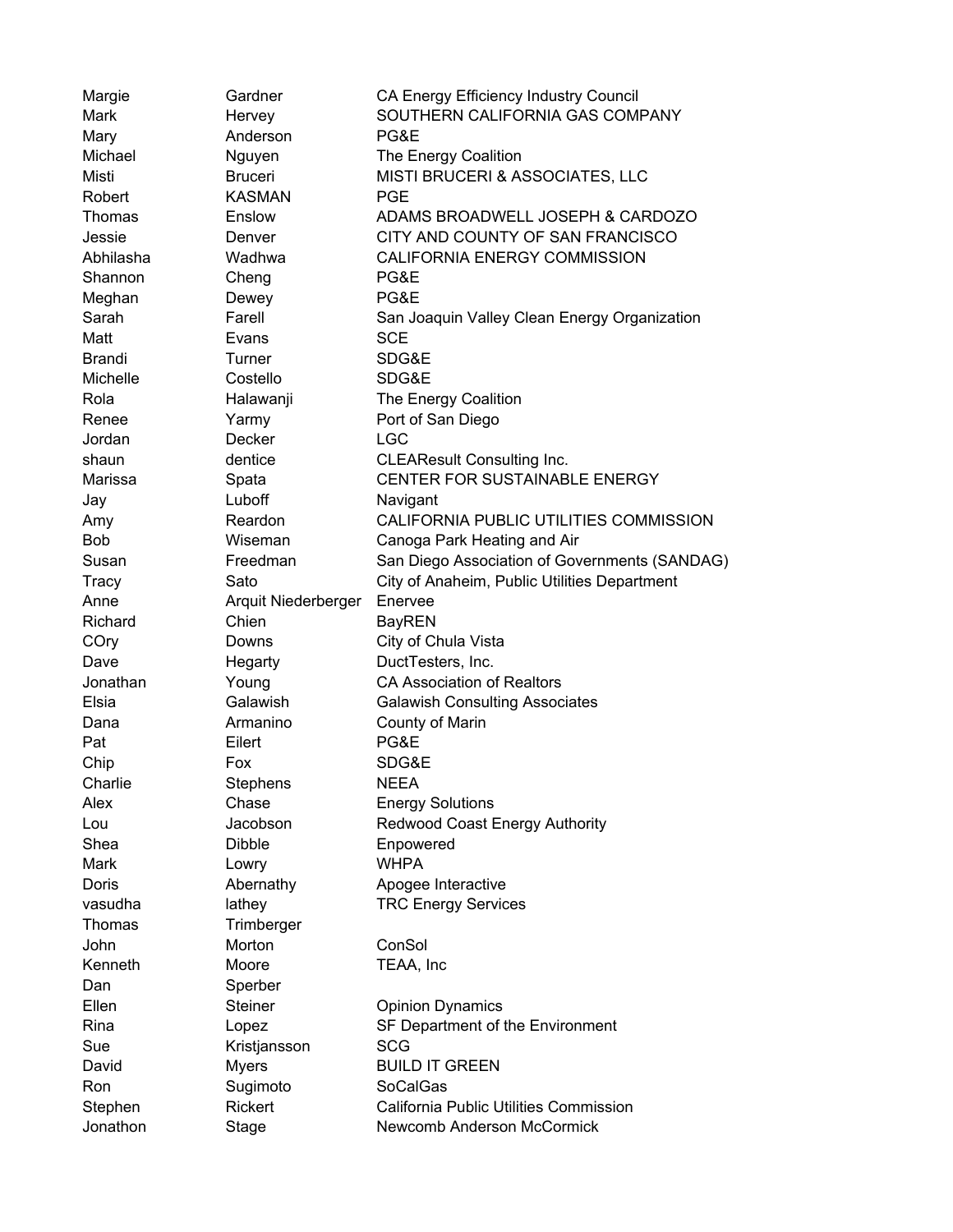| Wayne          | Longdon                    | <b>Green Home Services</b>                  |
|----------------|----------------------------|---------------------------------------------|
| Joanna         | Perez-Green                |                                             |
| Kelly          | Seeger                     | <b>Philips Lighting</b>                     |
| Peter          | Pirnejad                   | City of Palo Alto                           |
| Sharyn         | Barata                     | <b>Opinion Dynamics</b>                     |
| Milena         | Usabiaga                   | Nexant, Inc.                                |
| Andrew         | Bevington                  | PG&E                                        |
| Tianzhen       | Hong                       | LBNL                                        |
| John           | <b>Teeter</b>              | Maalka                                      |
| Hector         | Uriarte                    | Proteus Inc.                                |
| Dave           | Intner                     | <b>SCE</b>                                  |
| Christine      | Baginski                   | <b>ASWB Engineering</b>                     |
| Robert         | <b>Mowris</b>              | Verified Inc.                               |
| Lowell         | Chu                        | CITY & COUNTY OF SAN FRANCISCO              |
| Hedi           | Razavi                     | Keewi Inc.                                  |
| Michelle       | Vigen                      | CA Efficiency + Demand Management Council   |
| <b>Bruce</b>   | Ray                        | Johns Manville                              |
| <b>Barbara</b> | Hernesman                  | SynergyNexGen                               |
| Matt           | Henkelmann                 | FESS Energy, Inc.                           |
| Corey          | Grace                      | Resource Innovations                        |
| <b>Ben</b>     | Lipscomb                   | <b>National Comfort Institute</b>           |
| <b>Brad</b>    | Kates                      | <b>Opinion Dynamics</b>                     |
| Kelly          | Hedges                     | <b>ICFI</b>                                 |
| Deborah        | Elliott                    | Napa County                                 |
| <b>Brent</b>   | Locke                      | <b>EnerGtech Experts</b>                    |
| Mark           | <b>Ouellette</b>           |                                             |
| Sharlene       | Carlson                    | Santa Clara County                          |
| Amy            | Barr                       | PG&E                                        |
| Mike           | Hodgson                    | ConSol                                      |
| Evon           | <b>Ballash</b>             | City of Palo Alto                           |
| Sophia         | Hartkopf                   | <b>TRC Energy Services</b>                  |
| Narcisa        | Untal                      | County of Solano                            |
| Warren         | Lupson                     | Lupson & Associates LLC                     |
| Chris          | Roman                      | SDG&E                                       |
| Chris          | Walker                     | CAL SMACNA                                  |
| Joe            | Giarrusso                  | <b>BUILD IT GREEN</b>                       |
| Robert         | <b>Brunn</b>               | <b>SCE</b>                                  |
| Michael        | Callahan                   | <b>MCE</b>                                  |
| Margaret       | <b>Bruce</b>               | <b>Local Government Commission</b>          |
| Richard        | Lord                       | Carrier                                     |
| Rebecca        | Eaton                      | <b>ICF</b>                                  |
| Ying           | Wang                       | Okapi Architecture Inc.                     |
| Alok           | Singh                      |                                             |
| Ellen          | Zuckerman                  | Schlegel & Associates                       |
| Peter          | <b>Black</b>               | ecobee                                      |
| Matthew        | Skolnik                    | Los Angeles County Office of Sustainability |
| <b>Brendan</b> |                            | Pacific Gas and Electric                    |
|                | Havenar-Daughton<br>Gockel | <b>Gary Gockel</b>                          |
| Gary<br>Paul   |                            |                                             |
| Peter          | Deang<br>Turnbull          | PG&E                                        |
| Alice          | Liddell                    |                                             |
|                |                            |                                             |
| <b>Bryan</b>   | Jungers                    | E Source                                    |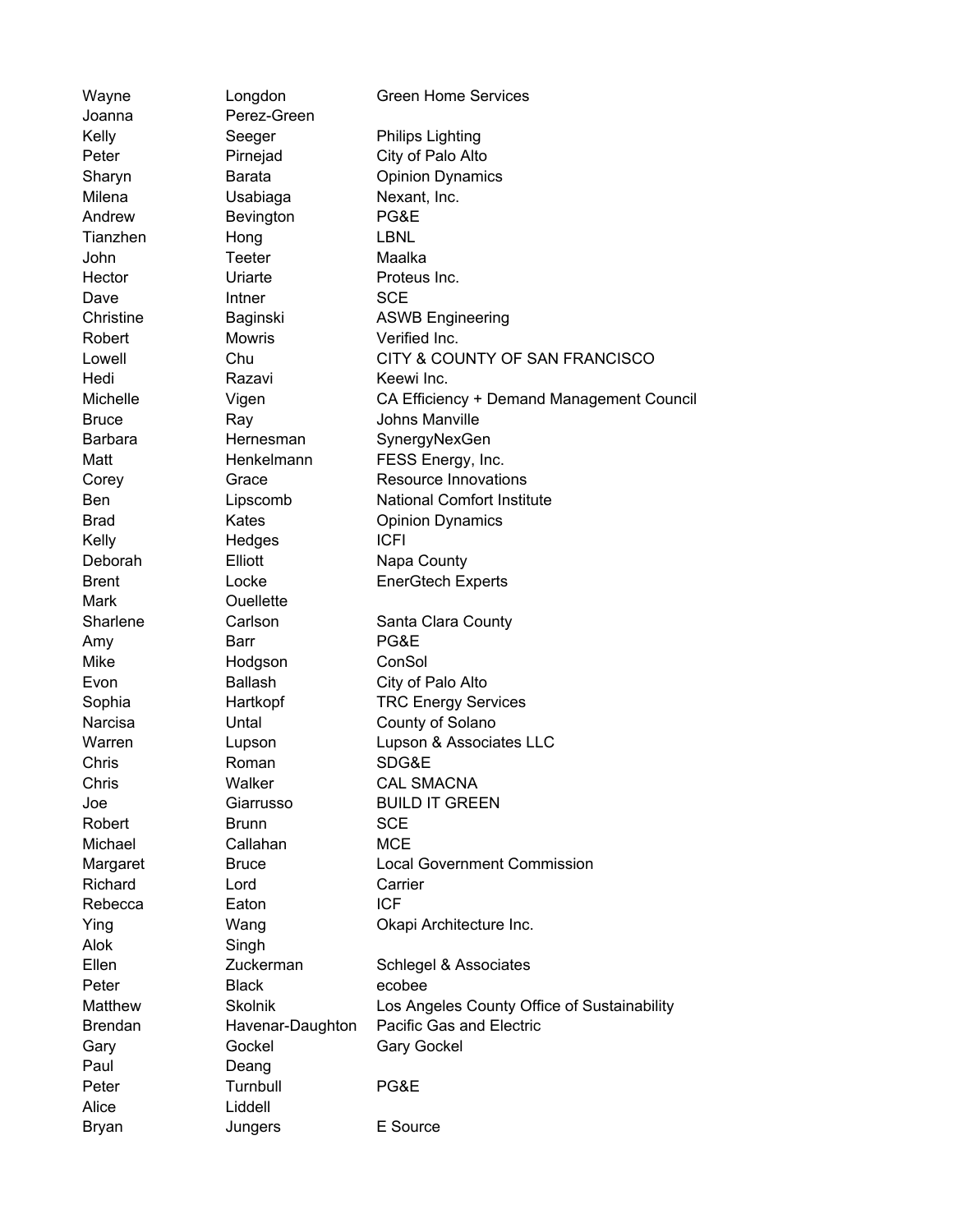| Joseph                | <b>Button</b>        | Association of Monterey Bay Area Governments |
|-----------------------|----------------------|----------------------------------------------|
| Ingrid                | Neumann              | <b>CALIFORNIA ENERGY COMMISSION</b>          |
| Valerie               | <b>Nibler</b>        | DNV GL                                       |
| Kenneth               | Smokoska             |                                              |
| Cori                  | Jackson              | <b>CLTC - UC Davis</b>                       |
| <b>VALERIE</b>        | <b>KEISLER</b>       | State of CA DGS                              |
| Tom                   | White                | Eden Housing Inc.                            |
| Dan                   | Suyeyasu             | CodeCycle                                    |
| Tom                   | Downey               |                                              |
| Meg                   | Lester               |                                              |
| CC Co-Chairs          |                      |                                              |
| <b>CC Facilitator</b> |                      |                                              |
| Jeremy                | Kraft                | <b>EMI Consulting</b>                        |
| don                   | arambula             | don aramubla consulting                      |
| Sarina                | Uriza Dito           | PG&E                                         |
| Dave                  | <b>Bond</b>          | PG&E                                         |
| Phil                  | <b>Barnes</b>        | Benningfield Group, Inc.                     |
| Eric                  | Dubin                | Mitsubishi Electric Cooling and Heating      |
| Terri                 | Meyer                | Pacific Gas & Electric                       |
| Richard               | <b>Beadle</b>        | <b>NEXANT</b>                                |
| Marissa               | <b>Barrera</b>       | <b>SCE</b>                                   |
| Kit                   | Cole                 | <b>Kit Cole Consulting</b>                   |
| Abhijeet              | Pande                | <b>TRC</b>                                   |
| Siva                  | Gunda                | <b>UC Davis Energy Efficiency Center</b>     |
| Meg                   | Waltner              | Arup                                         |
| Michelle              | Sim                  | <b>SoCalGas</b>                              |
| Emma                  | Schoppe              | County of San Diego                          |
| Kevin                 | Armstrong            | <b>COUNTY OF SANTA CLARA</b>                 |
| Rachel                | Kuykendall           | Sonoma Clean Power                           |
| Evelyn                | Lee                  | PG&E                                         |
| Sean                  | Mackay               | PG&E                                         |
| Anthony               | Serres               | <b>Philips Lighting</b>                      |
| Alice                 | Sung                 | <b>Greenbank Associates</b>                  |
| Lucas                 | Patzek               | PG&E                                         |
| Kathryn               | Kriozere             | <b>Small Business Utility Advocates</b>      |
| Shelby                | Gatlin               | CalCERTS, Inc.                               |
| Mindy                 | Craig                | <b>BluePoint Planning</b>                    |
| Renwick               | Paige                | <b>Energy Infrastructure Partners</b>        |
| Andrea                | Chow                 | County of San Mateo                          |
| Joanne                | O'Neill              | <b>CLEAResult</b>                            |
| Allison               | Wood                 | <b>SANDAG</b>                                |
| Suzanne               | <b>Foster Porter</b> | Kannah Consulting                            |
| Elizabeth             | Chant                | Vermont Energy Investment Corporation        |
| Gary                  | Shushnar             | <b>SCE</b>                                   |
| Lea                   | Haro                 | <b>CA Energy Commission</b>                  |
| Sumeeta               | Ghai                 | Center for Sustainable Energy                |
|                       | Kincaid              | <b>Newcomb Anderson McCormick</b>            |
| Lance                 |                      |                                              |
| Corban                | Lester<br>Walker     | <b>Willdan Energy Solutions</b>              |
| Leigh Lain            |                      | County of Ventura                            |
| Beena                 | Morar                | <b>SCE</b>                                   |
| Alice                 | Zanmiller            | County of Marin                              |
| Farhad                | Farahmand            | <b>TRC Companies</b>                         |